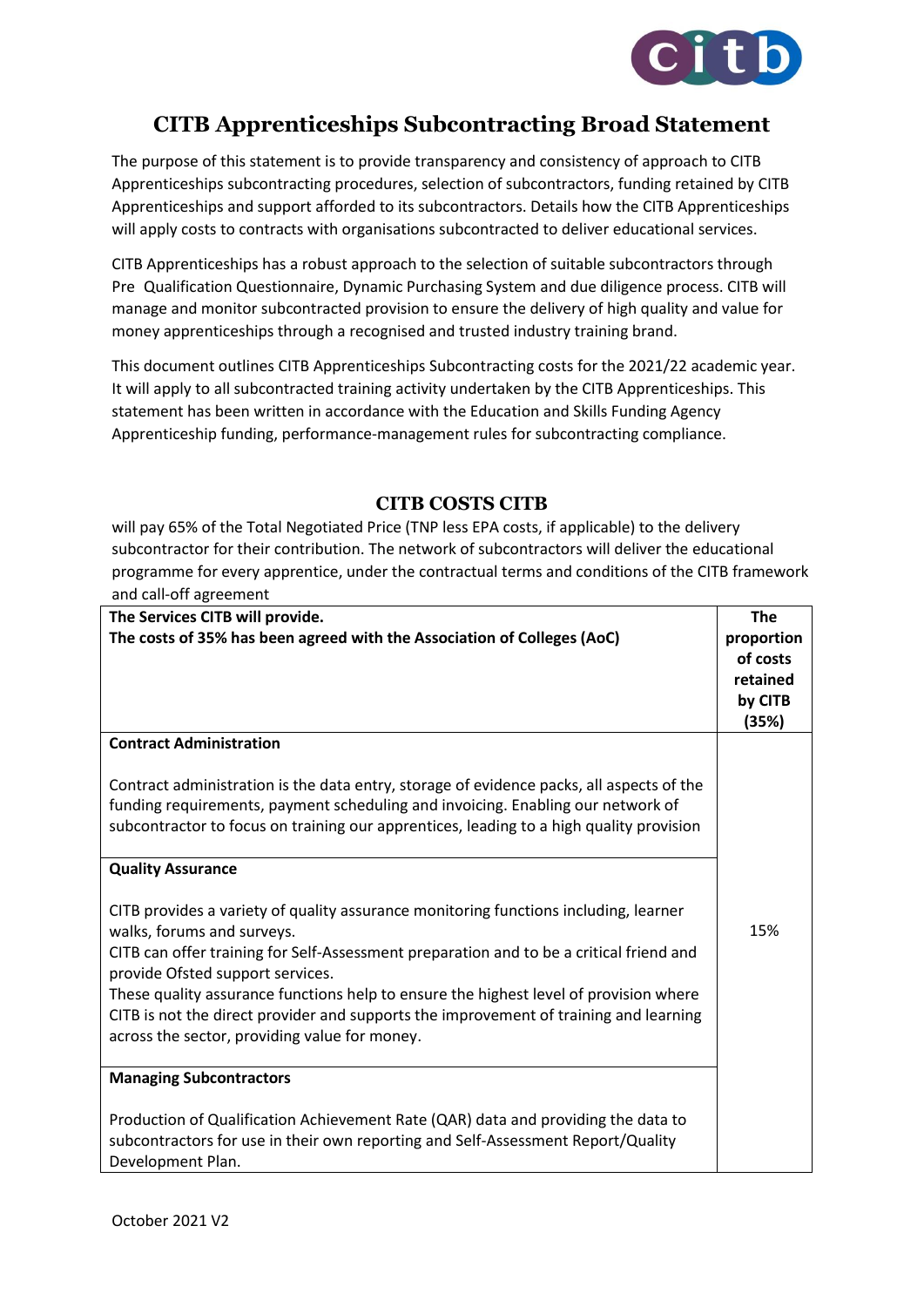

| CITB's overall Qualification Achievement Rate continually outperforms both the<br>Construction Sector and the National "All Apprenticeship" Rates. Subcontractors who<br>therefore subcontract with CITB will benefit by enhancing their own achievement<br>rates.                                                                                                                                                                                                                                                                                                                                                                                                                                                                                                                                                                                                                                                                                                                                                                                                                                                                                                                                                                                                                                                                             |     |
|------------------------------------------------------------------------------------------------------------------------------------------------------------------------------------------------------------------------------------------------------------------------------------------------------------------------------------------------------------------------------------------------------------------------------------------------------------------------------------------------------------------------------------------------------------------------------------------------------------------------------------------------------------------------------------------------------------------------------------------------------------------------------------------------------------------------------------------------------------------------------------------------------------------------------------------------------------------------------------------------------------------------------------------------------------------------------------------------------------------------------------------------------------------------------------------------------------------------------------------------------------------------------------------------------------------------------------------------|-----|
| Subcontractor meetings are held to establish the subcontractor's capability, discuss<br>any improvement, interventions and to set action plans as and when required.<br>The areas for discussions:-<br>• Safeguarding                                                                                                                                                                                                                                                                                                                                                                                                                                                                                                                                                                                                                                                                                                                                                                                                                                                                                                                                                                                                                                                                                                                          |     |
| • Progression of apprentices, interventions<br>• Additional Learning Support<br>• Awarding Body/ Standards compliance                                                                                                                                                                                                                                                                                                                                                                                                                                                                                                                                                                                                                                                                                                                                                                                                                                                                                                                                                                                                                                                                                                                                                                                                                          |     |
| • EDIM's - Equality and Diversity Impact Measurements<br>• Quality of Provision<br>• Facilities                                                                                                                                                                                                                                                                                                                                                                                                                                                                                                                                                                                                                                                                                                                                                                                                                                                                                                                                                                                                                                                                                                                                                                                                                                                |     |
| <b>Managing Contract Compliance and Audit</b>                                                                                                                                                                                                                                                                                                                                                                                                                                                                                                                                                                                                                                                                                                                                                                                                                                                                                                                                                                                                                                                                                                                                                                                                                                                                                                  |     |
| Audit and compliance is directly linked to the reputation of the CITB subcontracting<br>provision. CITB manage the continuous funding error reports, including application of<br>correct funding for all apprentices. CITB undertakes the risk of funding compliance<br>and audit. Enabling our network of subcontractor to focus on training our apprentices,<br>leading to a high quality provision.                                                                                                                                                                                                                                                                                                                                                                                                                                                                                                                                                                                                                                                                                                                                                                                                                                                                                                                                         |     |
| Safeguarding                                                                                                                                                                                                                                                                                                                                                                                                                                                                                                                                                                                                                                                                                                                                                                                                                                                                                                                                                                                                                                                                                                                                                                                                                                                                                                                                   |     |
| CITB have a strong Safeguarding Policy and champions including out of hours contact<br>for Apprentices in difficulty. CITB's apprenticeship staff have had Safeguarding<br>training including the placement of a responsible, designated and champions to<br>support the apprentices throughout their apprenticeship                                                                                                                                                                                                                                                                                                                                                                                                                                                                                                                                                                                                                                                                                                                                                                                                                                                                                                                                                                                                                           |     |
| <b>Supporting Apprentices</b>                                                                                                                                                                                                                                                                                                                                                                                                                                                                                                                                                                                                                                                                                                                                                                                                                                                                                                                                                                                                                                                                                                                                                                                                                                                                                                                  |     |
| Assigned Area Delivery Manager and Apprenticeship Officers to oversee the provision<br>and to support the subcontractor in the delivery of the Apprenticeship through the<br>tripartite of the relationship between Apprentice, Employer and Subcontractor. The<br>monitoring of learner documentation including tracking records electronic portfolios,<br>the subcontractor's equivalent format, the Apprenticeship Officer will monitor and<br>liaise with the subcontractor and take early interventions to ensure the continual<br>progression of the apprentice. CITB want to minimise apprentice's dropout by using<br>these early indicators leading to greater success rates and ensure all apprentices have<br>an enjoyable and seamless programme.<br>Reviews and Individual Development Learning Plan (ILDP) are conducted at regular<br>intervals with the apprentice on site and at subcontractor premises. The reviews are<br>to understand the apprentice's knowledge and understanding of training that has<br>taken place and to discuss any areas of concern.<br>The review gives the Apprenticeship Officer and the employer an understanding of<br>the progress of the apprentices has made and focuses on what they need to do to<br>complete the apprenticeship. This process is vital in ensuring that the tripartite, | 20% |
| including the funding and inspection demands are fully met.                                                                                                                                                                                                                                                                                                                                                                                                                                                                                                                                                                                                                                                                                                                                                                                                                                                                                                                                                                                                                                                                                                                                                                                                                                                                                    |     |